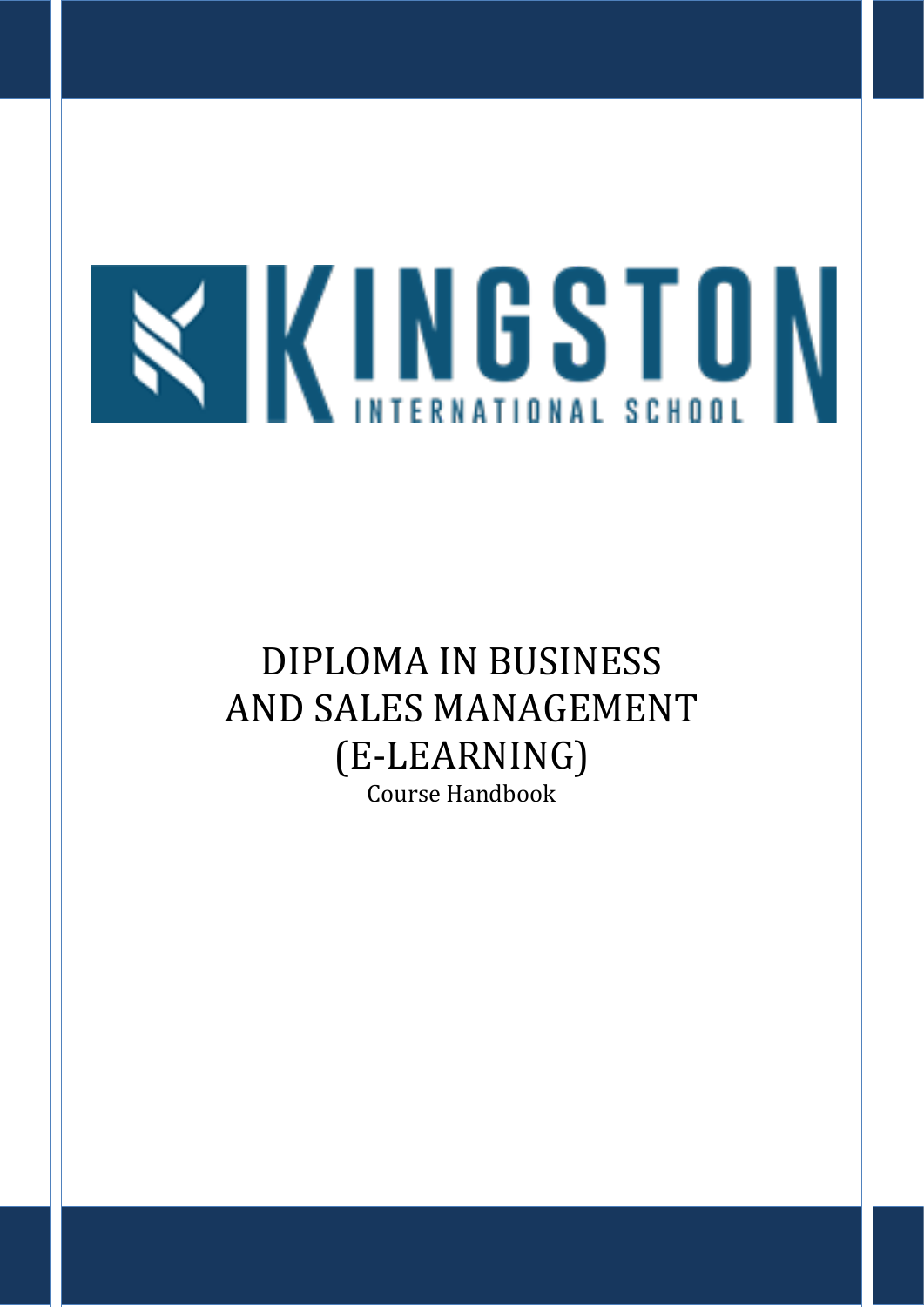

# **Table of Contents**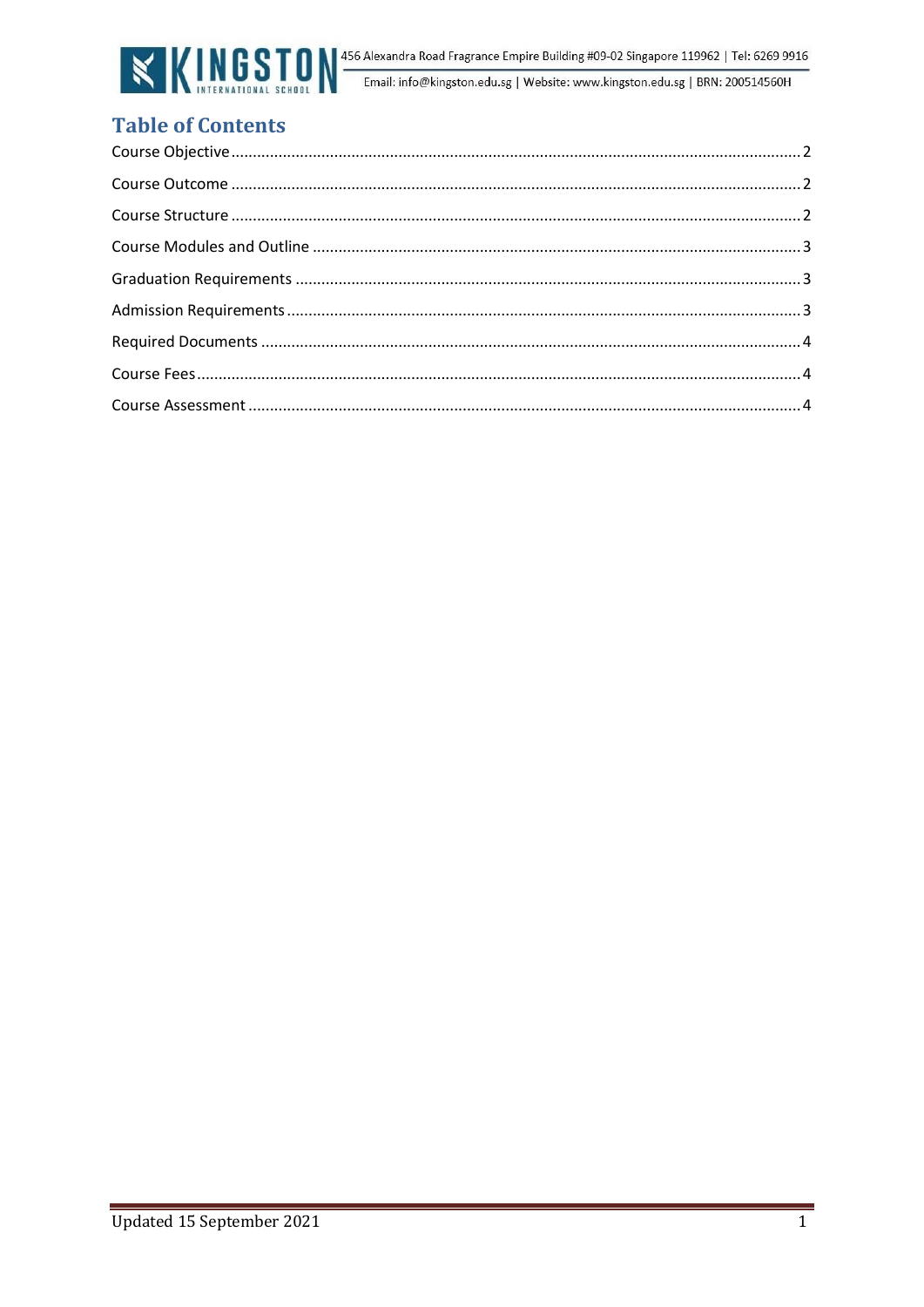

# <span id="page-2-0"></span>**Course Objective**

<span id="page-2-1"></span>The Diploma in Business and Sales Management (E-Learning) is particularly designed to equip learners with the knowledge to flourish in the business and sales management industry at the managerial level. This course covers the skills and knowledge required to manage a business. Learners are required to demonstrate interpersonal, self-study and research and presentation skills throughout the qualification.

# **Course Outcome**

<span id="page-2-2"></span>The course combines practical career-based elements with several essential underpinning management disciplines that will be invaluable as the individual's career progresses. The course is therefore an ideal preparation for immediate employment in the sector.

The aims are to provide a qualification that:

- Provide learners with the knowledge and skills that will enable them to progress to Advanced Diploma in business related studies;
- Provide learners with the necessary theoretical and practical knowledge of business at the Diploma level and
- Lay the foundation for future professional development

# **Course Structure**

- **Duration of Study and Contact Hours:**  6 months (Full-time) 3 hours per day, 5 days a week Total Hours: 360 hours
- **Modules:**

### **Five (5) Modules**

- o Business Management
- o Marketing and Sales Management
- o Financial Management in Business
- o Effective Business Communication
- o Staff Etiquette and Professional Image

### • **Mode of Teaching:**

Online Delivery via

- o Lecture Sessions
- o Tutorial Sessions
- o Class Discussion
- o E-Learning Applications
- **Teacher to Student Ratio:**  1:80
- **Medium of Instruction:** English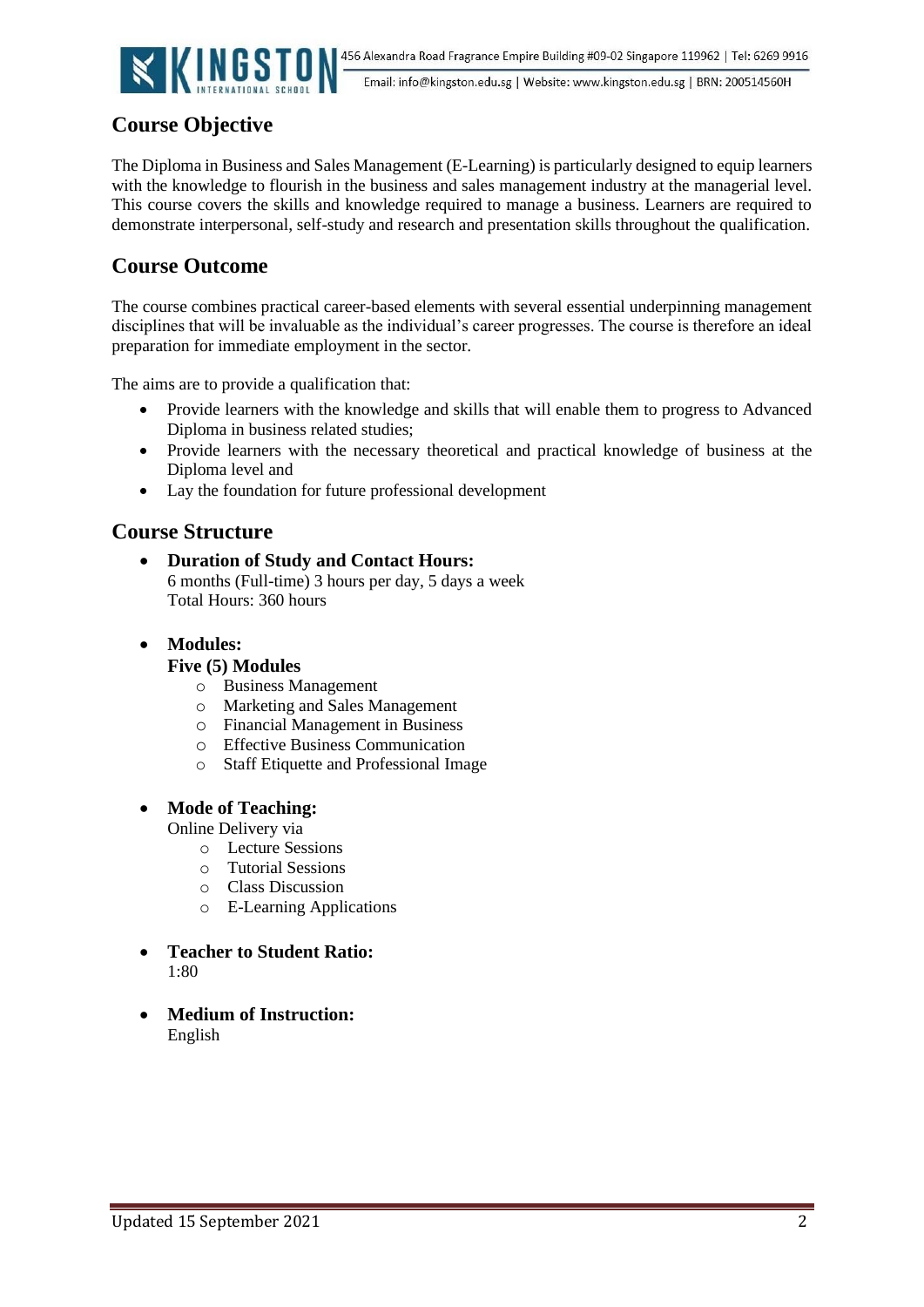

Email: info@kingston.edu.sg | Website: www.kingston.edu.sg | BRN: 200514560H

# <span id="page-3-0"></span>**Course Modules and Outline**

# <span id="page-3-1"></span>**1) BUSINESS MANAGEMENT**

The module focuses on the different management functions of business organizations in the business environment. It describes how managers should manage resources and activities in such a way that organizations can operate their business in a profitable manner.

# **2) MARKETING AND SALES MANAGEMENT**

This module aims to develop learners' knowledge on marketing and sales skills in the business industry. Learners will also learn about marketing mix components and explain the environmental factors which influence consumer and organizational decision-making processes.

# **3) FINANCIAL MANAGEMENT IN BUSINESS**

The module introduces learners to the concepts of financial accounting and accounting skills required for preparation and analysis of financial statements. Learners will also learn about the operation of a business in terms of the elements of costs.

# **4) EFFECTIVE BUSINESS COMMUNICATION**

This module focuses on the effective communication in business. It includes a review of business letters, formal and informal reports, and oral presentation. Learners will also learn about different communication methods and barriers of communication.

# **5) STAFF ETIQUETTE AND PROFESSIONAL IMAGE**

This module focuses on the staff etiquette and professional image. Learners will learn about personal hygiene and how to maintain a good personal grooming at the workplace.

# **Graduation Requirements**

Students will be awarded the Diploma in Business and Sales Management (E-Learning) if they achieve at least a Pass grade in all 5 modules of the course and has a minimum of 90% of attendance rate for the whole duration of the course.

<span id="page-3-2"></span>Students who successfully completed the Diploma in Business and Sales Management (E-Learning) can progress onto the Advanced Diploma qualifications in business management related studies.

# **Admission Requirements**

**Age Requirement:** Minimum 18 years of age

### **Language Requirements:**

Minimum C6 in English Language for GCE 'O' Level or regional equivalent

### **Academic Requirements:**

Minimum 3 GCE O Level credits (minimum C6 in any 3 subjects) or NITEC (in any field) or Certificate in Business Management or regional equivalent

# **Mature Candidates:**

- Are 30 years and above at the time of registration; and
- Have at least 8 years of verifiable working experience; and
- Provide a detailed resume with contact details of past and present employers

All applicants are subjected to the School's assessment of eligibility for entry into the programme.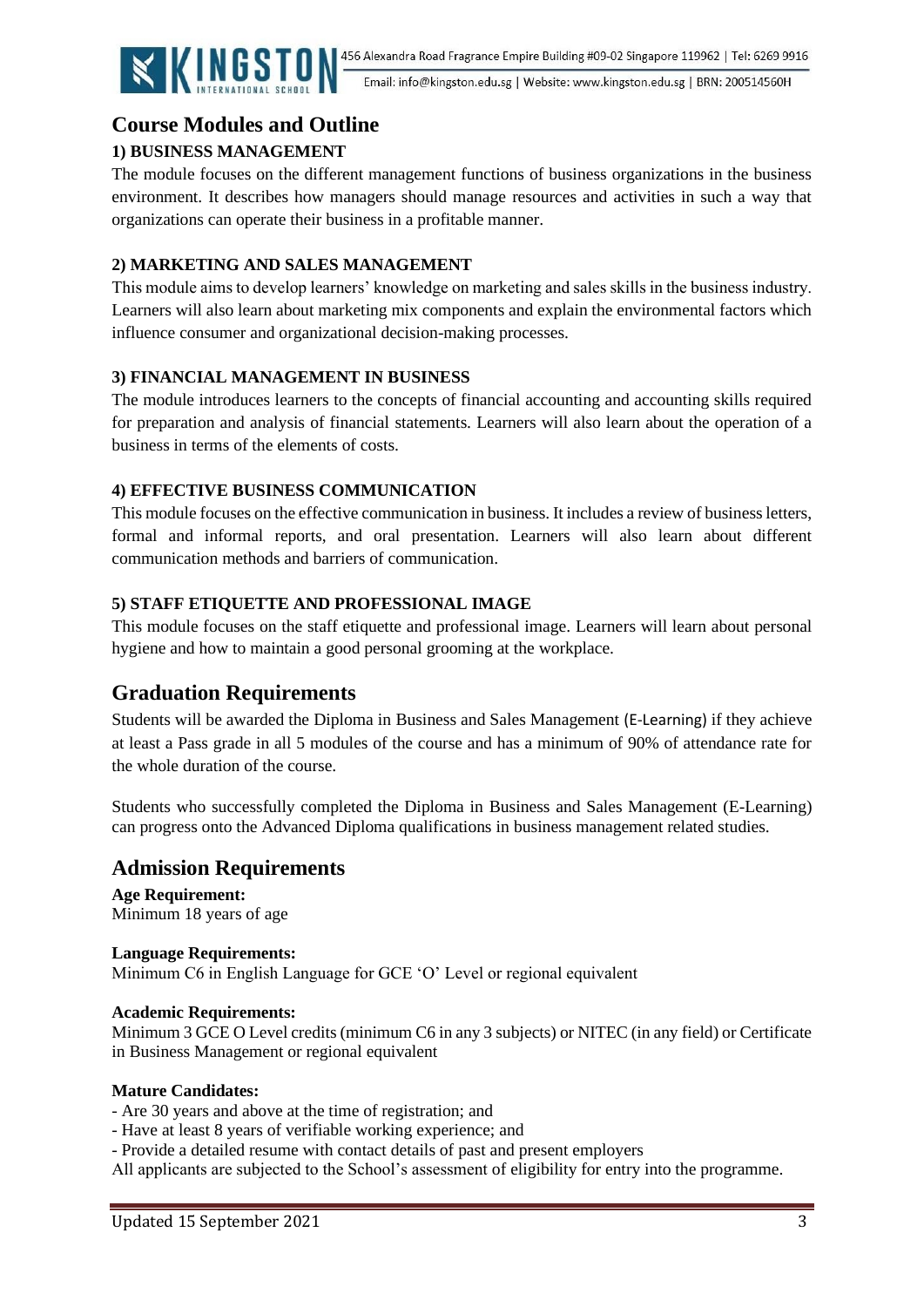

# <span id="page-4-0"></span>**Required Documents**

- 1. Application Form
- 2. Passport Photocopy of Applicant
- 3. Certified Copy of Highest Qualification Certificates and Transcripts
- 4. 2 Passport Size Photograph
- 5. CV (For Mature Candidates)

# <span id="page-4-1"></span>**Course Fees**

<span id="page-4-2"></span>

| <b>Course Fees</b>               | Price (SGD\$) |
|----------------------------------|---------------|
| <b>Tuition Fees</b>              | 1,900         |
| <b>Examination Fees</b>          | 450           |
| <b>Course Material Fees</b>      | 250           |
| School Administration Fee        | 100           |
| Fee Protection Scheme            | 100           |
| <b>Total Course Fees Payable</b> | 2,800         |

| <b>Miscellaneous Fees</b>                             | Price (SGD\$) |
|-------------------------------------------------------|---------------|
| *Student Pass Renewal Processing Fees                 | <b>200</b>    |
| School Application Fees (Non-refundable)              | 300           |
| *Medical Check-Up                                     | 50            |
| Re-Mark Examination Fee / Certificate Reprint         | 150           |
| Re-Examination Fee / Late Entry Exam Fee (per module) | 100           |
| Late Payment Fee (per month)                          | 50            |
| Physical Certificate and Courier fee                  | 50            |

\*Not applicable for E-learning courses

# **Course Assessment**

### • **Modes for Assessment:**

The students will be assessed through the following component:

1) Written Examination

| <b>Module Code</b> | <b>Module Title</b>           | <b>Assessment Mode</b> | <b>Frequency</b> | Weightage |
|--------------------|-------------------------------|------------------------|------------------|-----------|
| BM                 | <b>Business</b><br>Management | Written Examination    |                  | 100%      |
|                    |                               | Total                  |                  | 100%      |

| <b>Module Code</b>                              | <b>Module Title</b> | <b>Assessment Mode</b> | <b>Frequency</b> | Weightage |
|-------------------------------------------------|---------------------|------------------------|------------------|-----------|
| Marketing and Sales<br><b>MSM</b><br>Management |                     | Written Examination    |                  | 100%      |
|                                                 |                     | Total                  |                  | 100%      |